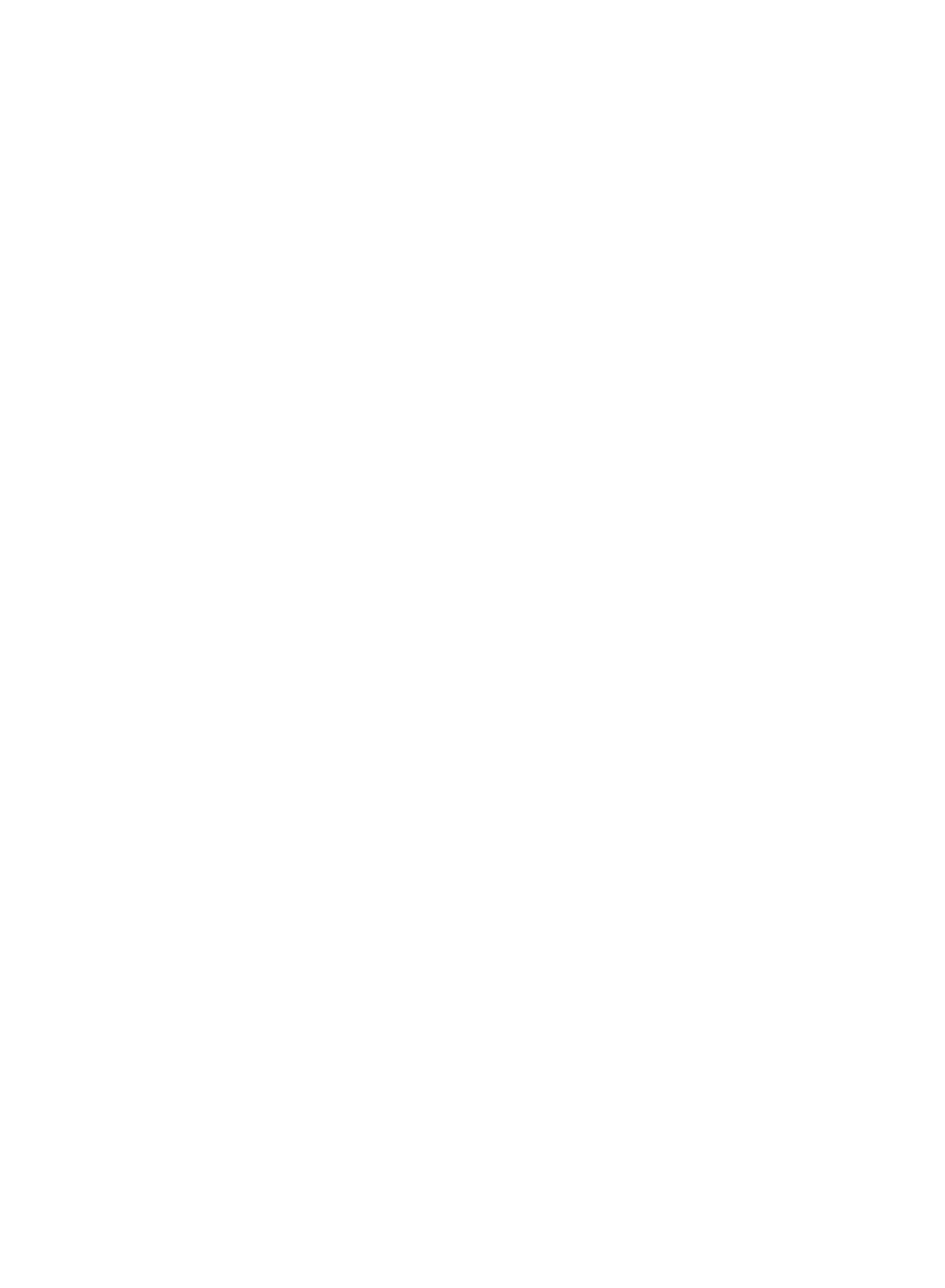### **I. Introduction**

Article 250(2) of the Korean Penal Code<sup> $\mu$ </sup> prescribes the crime of homicide of "lineal ascendants"<sup>2)</sup> in addition to the crime of the "ordinary homicide" in Article 250(1). Those who kill their own or their spouse's lineal ascendants shall all be punished by the capital punishment, life imprisonment or minimum 7 year imprisonment. There were only capital punishment and life imprisonment prescribed before the 1995 revision of the Code. Compared to the penalty of the ordinary homicide that includes capital punishment, life imprisonment or minimum 5 year imprisonment, the penalty of homicide of lineal ascendants is still too heavy.

It is comparatively a unique provision among the Penal Codes of other Far Eastern Asian countries that share Confucian tradition. For instance, none of the current Chinese, Japanese or North Korean Penal Codes has such a provision. Article 250 (2)

<sup>1)</sup> The Korean Penal Code [hyeongpeop], (Law No. 293, September 18, 1953, was last revised on December 13, 1997 as Law No. 5454). For an introduction to understand the Code, see Kuk Cho, Korean Criminal Law: *Moralist Prima Ratio for Social Control*, JOURNAL OF KOREAN LAW, Vol. 1, 2001.

<sup>2)</sup> According to the Korean family law, the term 'lineal ascendants' includes all lineal ascendants of defendant and his/her spouse such as parents, parents-in-law, maternal/paternal grandparents, and maternal/paternal grandparents-inlaw. The spouse in this crime is limited only to the legal spouse, so the lineal ascendants of de-facto spouse are not protected by Article 250(2). Most scholars agree that the lineal ascendants of deceased or former spouse are not protected as well [BAE JONG DAE, CRIMINAL LAW : SPECIFIC PART [*hyeongpeop kakron*] 76 (3rd ed., 1999); LEE JAE SANG, CRIMINAL LAW : SPECIFIC PART [*hyeongpeop kakron*] (4th ed.) 26 (2000); PARK SANG KI, CRIMINAL LAW : SPECIFIC PART] [*hyeongpeop kakron*] 29 (1999); YIM WOONG CRIMINAL LAW: SPECIFIC PART [*hyeongpeop kakron*] 32 (2000)]. However, Professor Kim Il-Su argues that the lineal ascendants of the deceased spouse should be protected by Article 250(2) [KIM IL SU, CRIMINAL LAW : SPECIFIC PART [hyeongpeop kakron] (4th ed.) 28 (2001).]. Adoptive parents become lineal ascendants when the legal adopting process is completed. Adopted children are supposed to have two lineal ascendants, either natural or adoptive, because the adoption does not affect the previous family relationships (Decision of Jan. 31, 1967, the Korean Supreme Court 66Do1483). Natural mother automatically becomes a lineal ascendant of her extramarital child (Decision of Nov. 11, 1986, the Korean Supreme Court 86Do1982), while natural father cannot automatically become a lineal ascendant without a recognition of the child. In cases when adopted children murder their adoptive or natural parents, or when extramarital children murder their natural mother (Decision of Sept. 9, 1980, the Korean Supreme Court 80Do1731), they shall all be prosecuted by Article 250(2). On the other hand, in case when extramarital children murder their natural father before his recognition, they shall not be prosecuted by Article 250(2). According to the revision of the Korean Civil Code in 1990, stepmother is not a lineal ascendant of her stepchildren, and father's legal wife is not a lineal ascendant of the children born by father's concubines.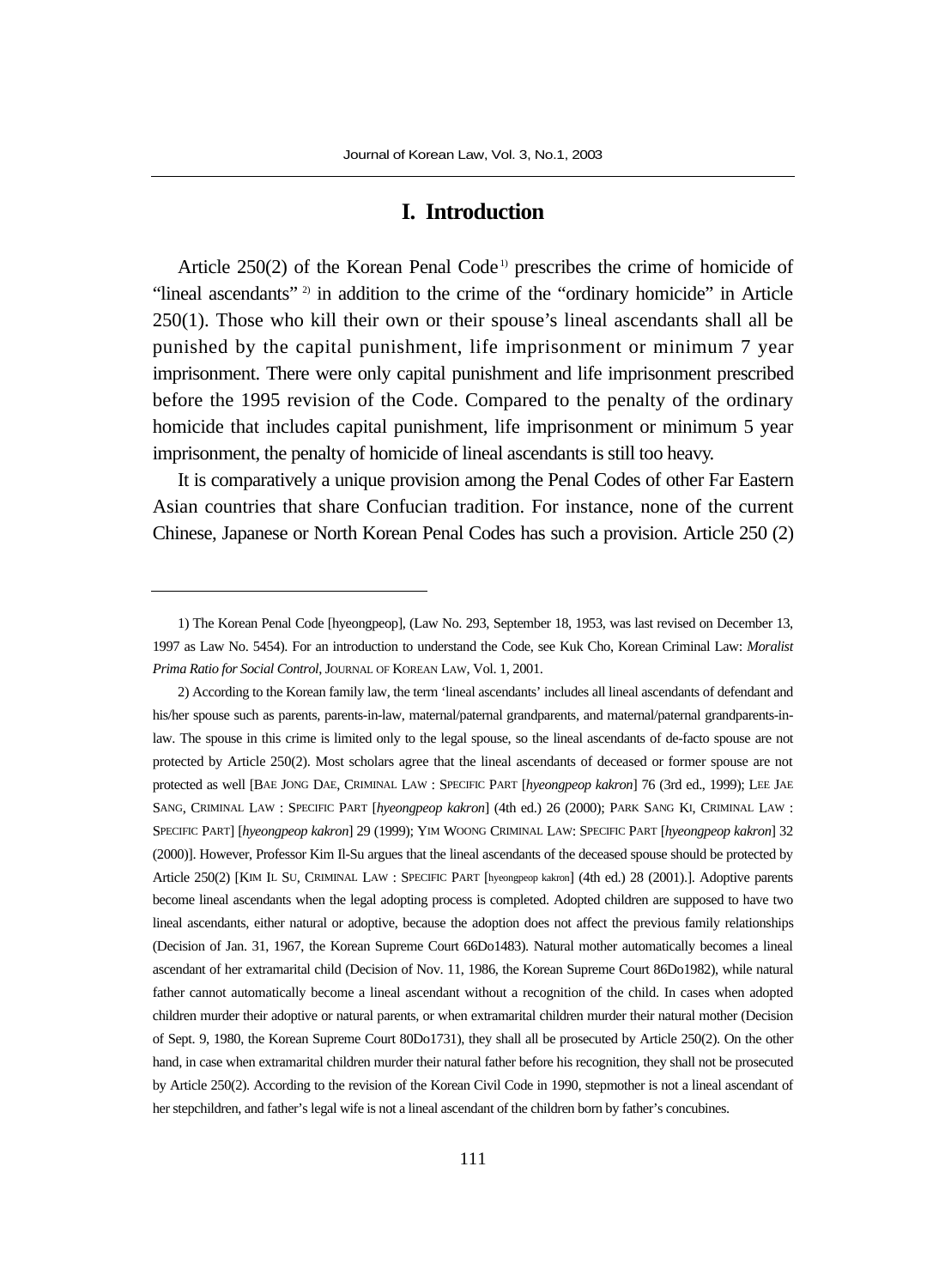is a successor of the Article 200 of the Japanese Penal Code, which provided capital punishment or life imprisonment for those who commit homicide of their lineal ascendants, but was held unconstitutional by the Japanese Supreme Court in 1973,<sup>3)</sup> and it was finally abolished in the Code of the 1995 revision.<sup>4)</sup>

Among the scholars of the Korean criminal law, there have been controversies over whether the maintenance of filial piety by executing the aggravated penalty is possible and desirable, and whether the heavier punishment unconstitutionally discriminates the lineal descendants. Article 11 (1) of the Korean Constitution prescribes the principle of equal protection, which prohibits such discrimination by "social status." The Korean judiciary has not reviewed this issue yet.

This paper examines the features of the homicide of lineal ascendants that have been overshadowed by ethical accusation, and critically reviews the rationales of the Article 250(2) and argues for the abolishment. This work will proceed by checking the following questions; that if criminal law has to or needs to function in order to maintain and enhance filial piety; that what kind of penal disadvantaged are given to the lineal descendants/killers who have been the victims of their parents' domestic abuse; and that if the lives of the lineal ascendants happen to be less protected under the current Penal Code without Article 250(2).

# **II. Rationales for the Aggravated Punishment**

The Korean Penal Code imposes heavier punishment on a number of crimes if they are committed against lineal ascendants. They are homicide, $5$  assault, $6$  inflicting of bodily injury, $\eta$  abandonment,<sup>8)</sup> false arrest or imprisonment,<sup>9)</sup> and intimidation.<sup>10)</sup>

8) *Id*. Arts. 271(2), 271(4), 273(2), 275(1), 275(2).

<sup>3)</sup> Decision of April 4, 1973, the Japanese Supreme Court, 27-3. inflicting of bodily injury, abandonment, false arrest or imprisonment.

<sup>4)</sup> The 1995 revision also abolished several provisions that imposed aggravated punishment when the crimes of inflicting of bodily injury, abandonment, false arrest or imprisonment are committed against the lineal ascendants.

<sup>5)</sup> Korean Penal Code, Arts. 275(2).

<sup>6)</sup> *Id*. Arts. 260(2), 261.

<sup>7)</sup> *Id*. Arts. 257(2), 258(2), 259(2).

<sup>9)</sup> *Id*. Arts. 276(2), 277(2), 278, 281(2).

<sup>10)</sup> *Id*. Arts. 283(2), 284.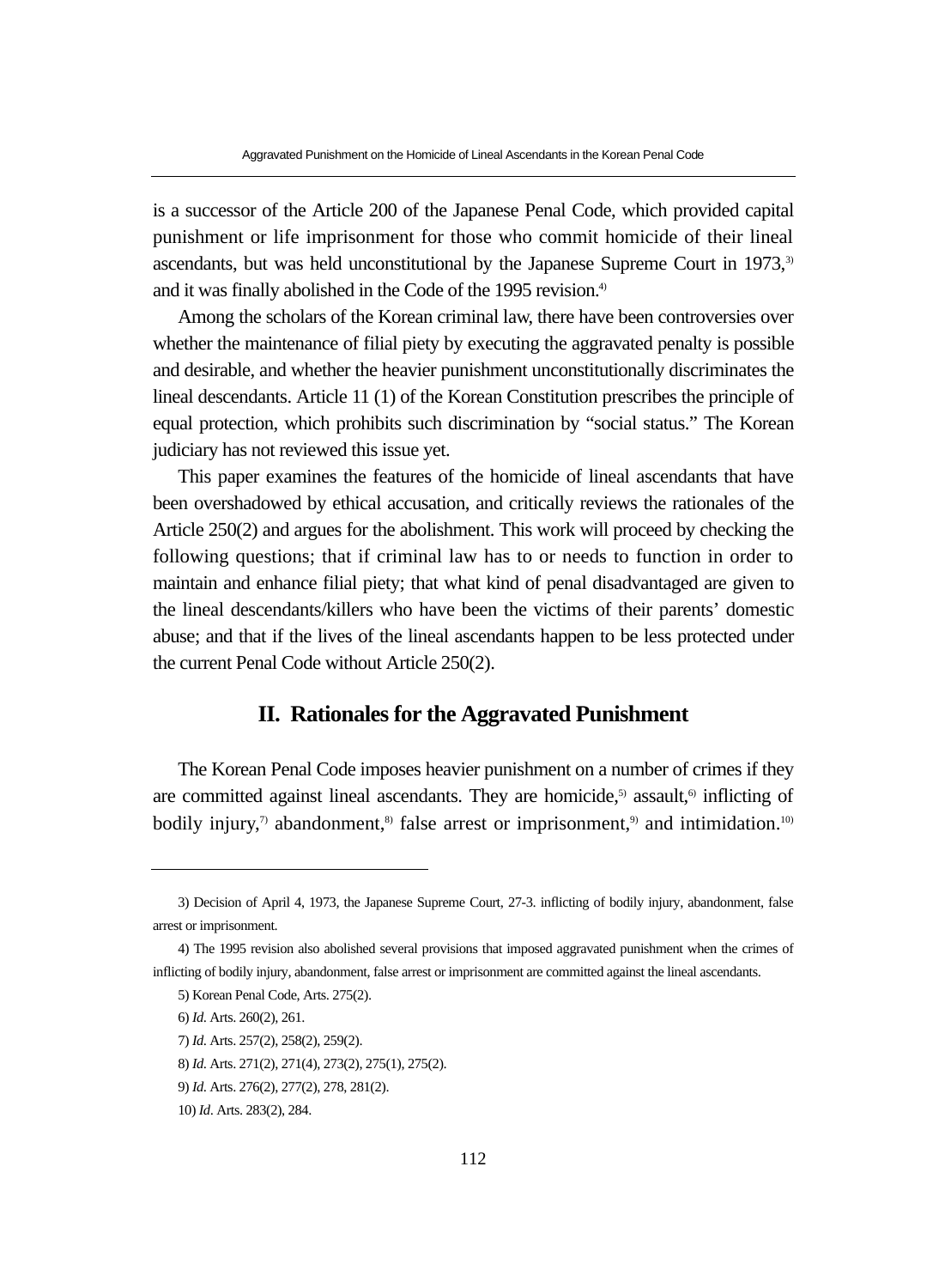Korean criminal law was given a role to enhance the filial piety of lineal descendants when it was legislated in 1953.

The Code does not impose heavier punishment on the homicide of the lineal descendants by the lineal ascendants, while it imposes heavier punishment on the homicide of lineal ascendants by the lineal descendants. This discrimination is advocated in the name of the Korean traditional culture, which emphasizes respect for the ancestor and filial piety for the lineal ascendants.

The "Samkang Oryun" (Three Principles and Five Morals), the moral ideology of the Chosun Dynasty (1392-1910), emphasizes the disciplinary relationship between the parents, and the children and the hierarchal order between the elders and the youth. The Dynasty had classified the crimes against lineal ascendants into the "Sib Ak"(ten categories of the most vicious crimes).11) Up to now, the notion has been well kept intact that lineal descendants should treat their lineal ascendants with unconditional tolerance and respect. In spite of gradual awareness of the serious problems of child abuse, homicide of lineal ascendants provokes intense anger of the public, rendering the killers as a non-human defiling sacrosanct filial piety.

Proponents for Article 250(2) stand on the idea that the criminal law should initiate its tasks by maintaining the social ethics. Although they accept that the basic role of law is different from the social morals, they argue that the roles of the two norms are overlapped to some extent, and accordingly the criminal law should consider the dominant moral value in a society and play a role to enhance it. In this sense, they may be said to be under the influence of Lord Partick Devlin.12)

Former Prime Minster Lee Soo Sung firmly stated his position when he was a law professor;

"Criminal law is a norm that is always limited by the reality and the tradition of a national state. A country's Penal Code is a part of their cultural and social consciousness of the nation. The cultural tradition of a nation is a womb that gives birth to the criminal law and it establishes the scope and the limit of the application of criminal law. ... Criminal law

<sup>11)</sup> KIM KI CHOON, THE PENAL CODE OF THE CHOSUN ERA [*choseonsidae hyeongcheon*]168(1990).

<sup>12)</sup> *See* PATRICK DEVLIN, MORALS AND CRIMINAL LAW (1959); PATRICK DEVLIN, THE ENFORCEMENT OF MORALS (1965)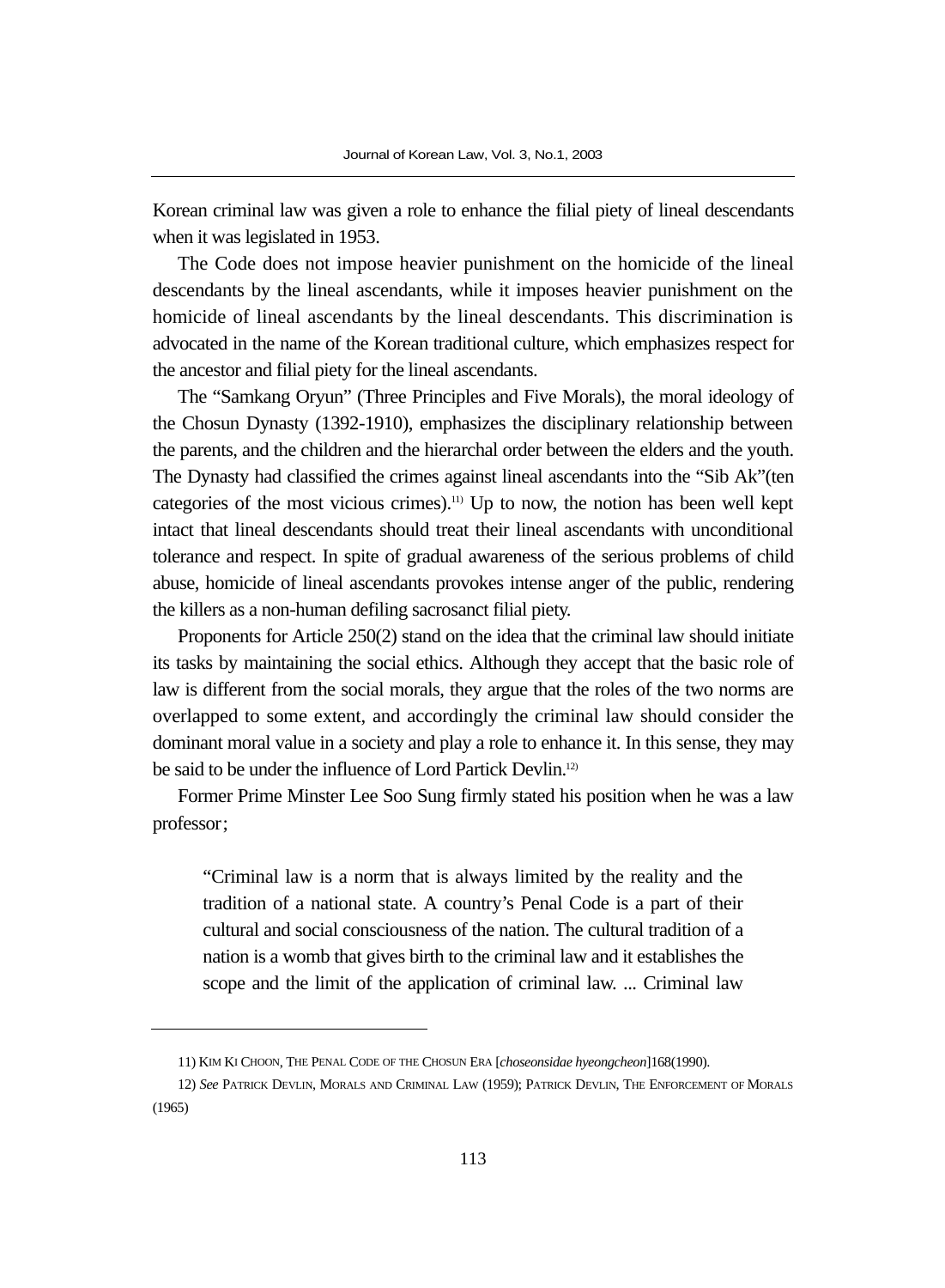should not become no more than a "dead law" to establish the standard and the limit of criminal sanctions but should go further to be an "alive law" to enhance the valuable order and the moral standpoint of a community."<sup>13)</sup>

Dr. Lee understands that different from the western countries, the heavier punishment on the crimes against the lineal ascendants properly reflects the Korean tradition. He continues; "In this case, the appropriateness of the tradition is beyond debate. Tradition is rather a conceptualized entity of a nation that materializes general morals. As a result, such a deviation from the tradition is not acceptable without any obvious or justifiable reasons." 14)

Professor Kim Il-Su is one of the strong proponents for Article 250 (2) who understands the filial piety to be "an important part of the social order, which is the core of the basic order that constitute family and society." 15)

"Viewed from our traditional culture and dominant legal consciousness, the aggravated punishment on the homicide of lineal ascendants has sufficient grounds in jurisprudence as well as in criminal policy. Children' respect for their parents is an essential element of our social ethics and legal consciousness rather than remnant of the feudal family system. Asking to internalize the social and ethical value of parentsrespect from the standpoint of 'active prevention' of crimes, the Article is not against the constitutional principle of equality before law." 16)

Therefore, proponents for Article 250(2) conclude that the heavier punishment has

<sup>13)</sup> LEE SOO SUNG, *Cultural Tradition of Korea and Criminal Law* [*hankuk eui munhwa cheontong kwa hyeongbeop*], KOREAN AND JAPANESE JURISPRUDENCE STUDY [*han il beophak yeonku*] 21, 38 (1994).

<sup>14)</sup> LEE SOO SUNG, *The Limits of Morality in Criminal Law* [*hyeongpeop cheol dodeokseong eui hanke e kwanhayeo*], 18 SEOUL NATIONAL UNIVERSITY JURISPRUDENCE 113 [*seouldae byeophak*] (June 1977).

<sup>15)</sup> KIM IL SU, KOREAN CRIMINAL LAW III [*hankuk hyeongpeop*] 66 (1997);

<sup>16)</sup> KIM IL SU, *supra* note 1, at 30. Different from other proponents for Article 250(2), Professor Kim argues that the immorality of the offender does not matter and that the fact, the lineal descendants killed their lineal ascendants is for no reason (Id.).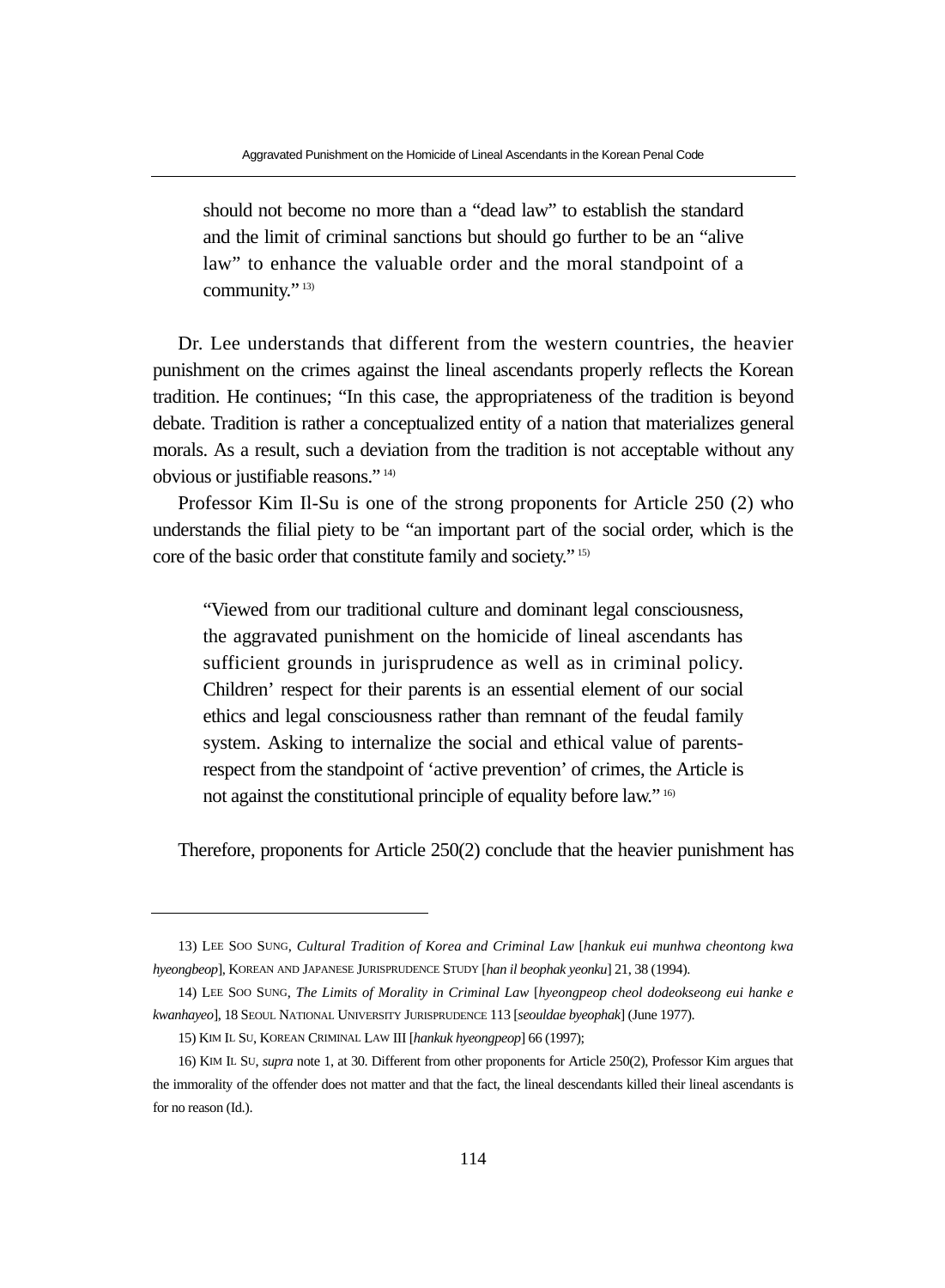its own reasonable ground, namely, immoral character of the lineal descendant/ offender, and finally insist that Article 250(2) does not unconstitutionally discriminate them.17) Different from other proponents for Article 250(2), Professor Kim argues that immoral character or motive of the offender does not matter but the fact itself matters that lineal descendants commit homicide for their lineal ascendants for whatever motive and with whatever background.18)

Since the proponents advocated for the severe penalty before the revision of the Penal Code 1995, which were capital punishment and life imprisonment without 7 year imprisonment, it is not surprising that they are still the defenders of the current "lighter" penalty including 7 year imprisonment after the revision.

## **III. Criticism of the Rationales**

#### *A. Biased Presumption of Immorality of Parents Killers*

At this point, it is necessary to check out the motive and the background of the homicide of lineal ascendants in Korea. Under the Confucian culture, those who commit homicide for their lineal ascendants are simply accused as depraved nonhuman beings, and they are all happened to deserve heavier punishment. Children who kill their parents are likely to be misunderstood, despised, and stereotyped by the public. Instead of accurately pursuing for the motive and background of the killing, mass media tends to focus on the gory details of the killing of the parent. It is time for us to view the homicidal acts free from such moralistic and sensational measuring.

There had been virtually no empirical research on the homicide of lineal ascendants in Korea before the excellent 1996 study by Dr. Choi In-Sub and Ms. Kim Ji-Sun. Based on official statistical data from 1986 to 1994, in which they made a number of significant findings, which are as follows.

First, according to the results, the average number of parricidal cases was 40 per year, which is lesser than the public's assumption. The crime rate does not show any

<sup>17)</sup> BAEK HYONG KOO, CRIMINAL LAW : SPECIFIC PART [*hyeongpeop kakron*] 27 (1999); CHUNG SUNG KUN, CRIMINAL LAW : SPECIFIC PART [*hyeongpeop kakron*] 59-60 (1996); KIM IL SU, *supra* note 1, at 29-30; LEE JAE SANG , *supra* note 1, at 24-25; PARK SANG KI, *supra* note 1, at 28.

<sup>18)</sup> KIM IL SU, *supra* note 1, at 29-30.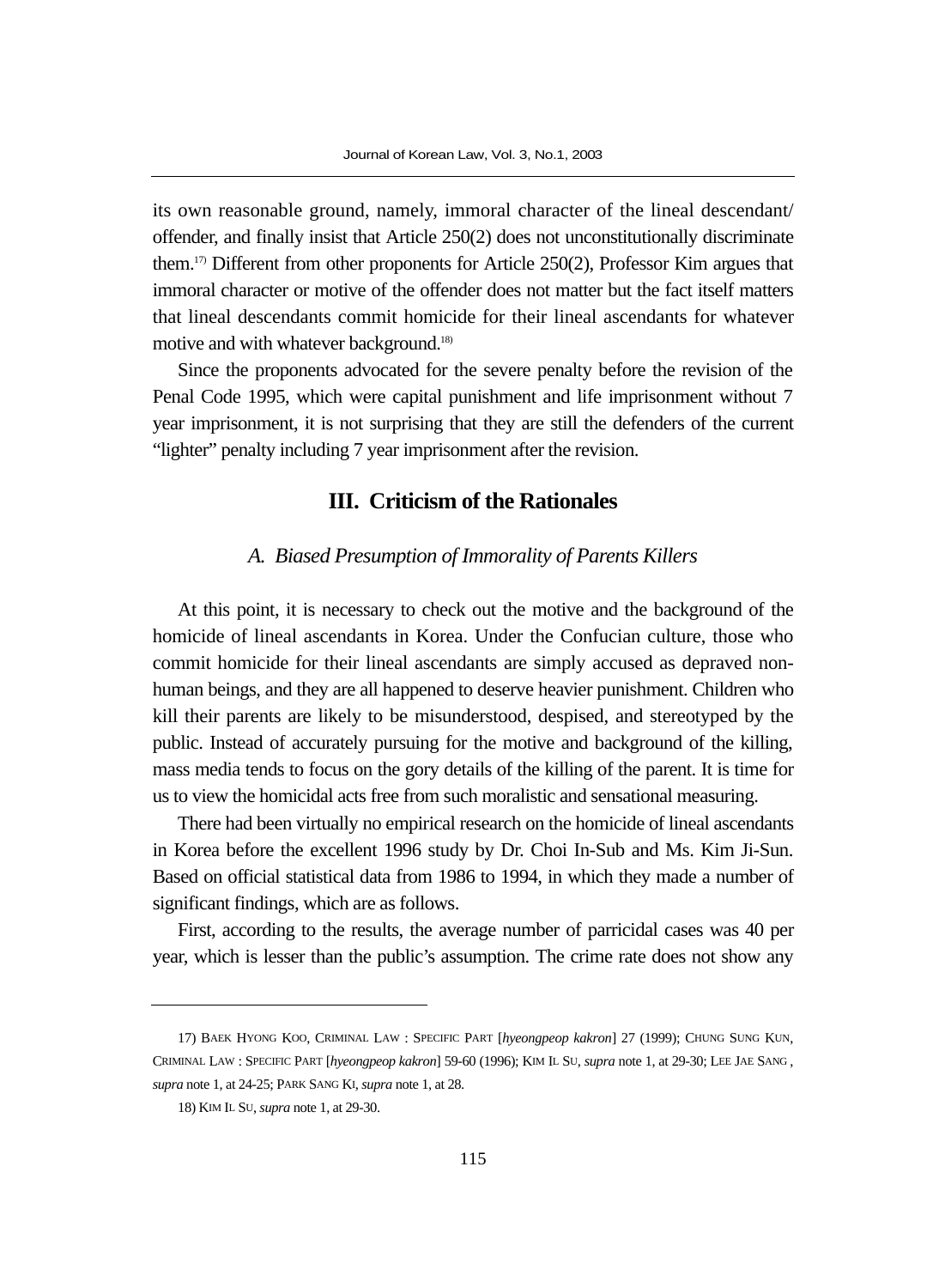particular pattern since there are no conspicuous changes.19)

Second, 35.4% of the total murderers of lineal ascendants have had mental illness either in the past or at the time of the criminal act.<sup>200</sup> 36.9% of the offenders committed the crime under the effect of hallucinations and bizarre disillusion.21) 65.4% of the offenders have no previous criminal records and only 1.3% of the offenders have the records of having committed a crime against their lineal ascendants. 22)

Third, the victims, mainly the fathers, had habitually abused the offenders or/and their family members physically, emotionally, or sexually. 41.7% of the offenders or/and their family members had suffered from habitual abuse by the victims. 23) 17.8% of the offenders committed the crime because of the victim's abuse by other family members, particularly because of their mother. 8.4% of the offenders committed the crime because of the victim's abuse of the offenders themselves.24)

Only 7.1% of the offenders murdered their lineal ascendants for the sake of gain.<sup>25)</sup> 58.3% of the offenders' family members express strong sympathy for the offenders because they believe that the victims themselves commit the crime.<sup>26)</sup>

The study shows that it is indispensable to consider the domestic violence in understanding parricide, and that the murderers of their lineal ascendants cannot just simply be accused for being sinister or depraved non-human beings. Substantially, most of the offenders have mental problems who need mental treatment rather than punishment. In many cases, offenders or/and their family members had been under the victim's serious abuse, which has to be counted responsible for the offenders' crime. To cite Mavis van Sambeek, "abused children who commit parricide are presented as criminals, yet surely they are victims first." 27) In this sense, Article 250 (2) is one-sided that presupposes only the immorality of lineal descendants/killers and excludes that of

26) *Id*. at 77-78.

<sup>19)</sup> CHOI IN-SUB & KIM JI-SUN, A STUDY ON CRIME TOWARD LINEAL ASCENDANT (CHONSOK PEOMJOE EUI SILTAE E KWANHAN YEONKU) 37-38 (1996).

<sup>20)</sup> *Id*. at 62-63.

<sup>21)</sup> *Id*. at 79-80.

<sup>22)</sup> *Id*. at 64-65.

<sup>23)</sup> *Id*. at 73-74.

<sup>24)</sup> *Id*. at 79-80.

<sup>25)</sup> *Id*. at 80.

<sup>27)</sup> Mavis J. Van Sambeek, *Parricide as Self-Defense*, 7 LAW & INEQ. J. 87, 91 (1988).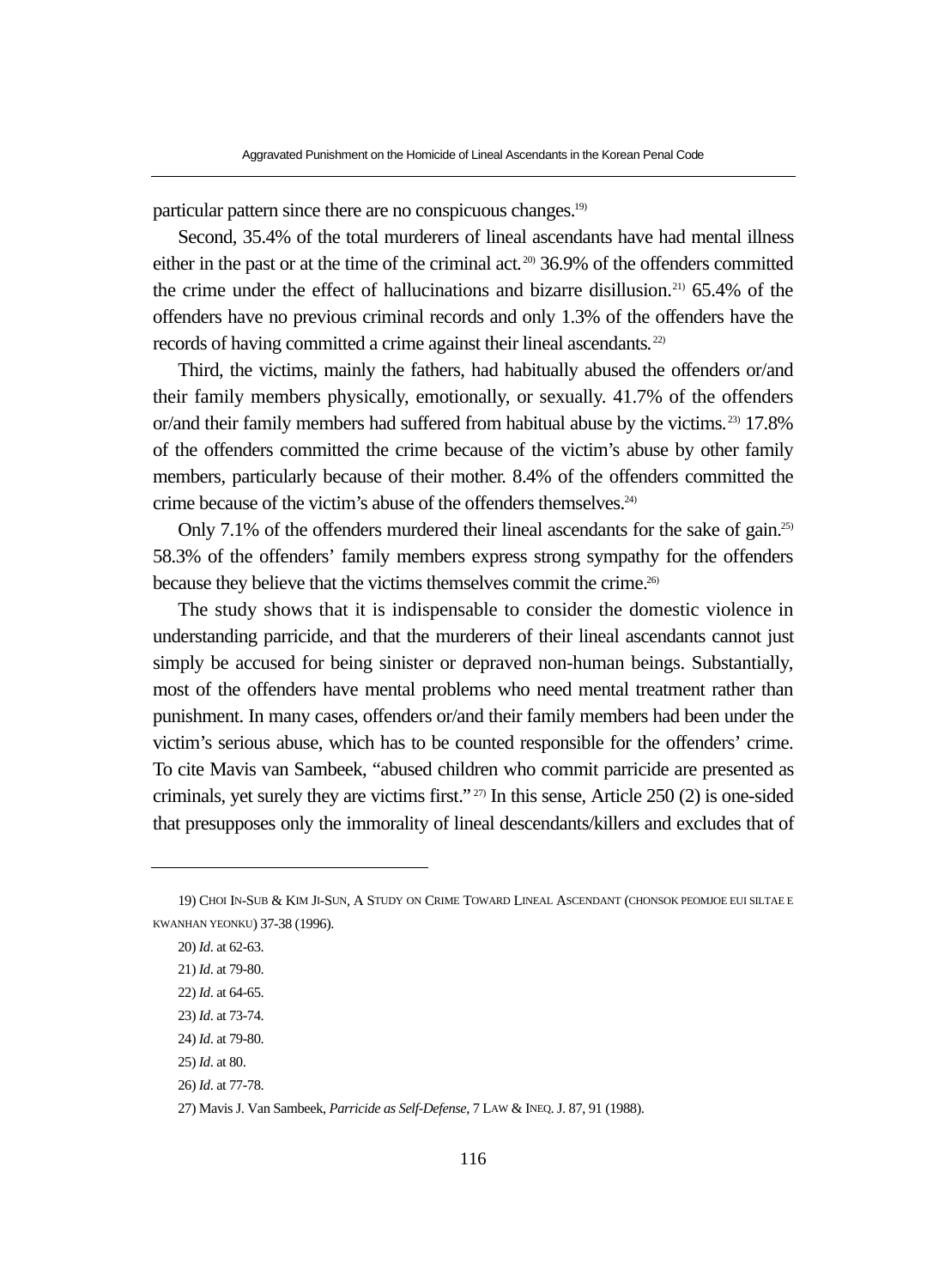the lineal ascendants/victims.

#### *B. Unreasonable Discrimination against the Lineal Descendants*

Even though the 2 year gap between the minimum penalties of Articles 250(1) and 250(2) might be considered insignificant, it can certainly act as a crucial obstacle in mitigating the penalty for the defendants who happened to murder their seriously abusive parents. In particular, "stay of penalty enforcement"(Strafaussetzung zur Bewahrung) is very hard to be given to the defendant because the minimum penalty of the crime in Article 250(2) is 7 year imprisonment. "Stay of penalty enforcement" may be given to the defendants only when maximum 3 year imprisonment is imposed on them. In case of the homicide of lineal ascendants, however, minimum penalty shall be 3 and half year imprisonment even when the punishment is mitigated by the court,28) so that "stay of penalty enforcement" is not available for the defendants. In addition, different from the U.S. law, the Korean criminal law jurisprudence does not recognize the defense of "battered child syndrome," 29) which modifies the requirements of the traditional self-defense and paves the way to justify or to excuse the murders of abusive parents. 30) As a result, most of the defendants who murdered their lineal ascendants are supposed to receive heavy punishment.

It is also questionable if the homicide of lineal ascendants includes extra substantial

<sup>28)</sup> Korean Penal Code, Arts. 55, 62(1).

<sup>29)</sup> In 1991, the Texas legislature became the first in the country to pass a gender-neutral statute allowing evidence of family violence to be admitted when a woman or a child kills [Tex. Penal Code Ann. 19.06 (West Supp. 1991)]. In 1993, the Supreme Court of Washington, in State v. Janes [850 P.2d 495 (Wash. 1993)], held that evidence of the battered child syndrome is admissible to prove self-defense. The "battered child syndrome" theory follows a track prepared by the "battered woman syndrome" theory. For the reference of the latter theory, *see* LENORE E. WALKER, THE BATTERED WOMAN (1979); State v. Kelly, 478 A.2d 364 (1984); State v. Leidholm, 334 N.W. 2d 811(N.D. 1983); State v. Hundley, 693 P.2d 475(Kan. 1985); R. v. Lavallee, [1990] 1 S.C.R. 852(Can.); B. Ahluwalia, [1992] 4 All.E.R. 889(Eng. C.A.).

<sup>30)</sup> *See generally* Beth Bjerregaard and Anita Neuberger Blowers, *Chartering a New Frontier for Self-defense Claims: The Applicability of the Battered Person Syndrome as a Defense for Parricide Offenders*, 33 U. OF LOUISVILLE J. OF FAM. L. 843 (1994); Joelle Anne Moreno, Comment: *Killing Daddy: Developing a Self-Defense Strategy for the Abused Child*, 137 U. PA. L. REV. 1281(1989); Jamie Heather Sacks, Comment: *A New Age of Understanding: Allowing Self-Defense Claims for Battered Children Who Kill their Abusers*, 10 J. CONTEMP.H.L. & POL'Y 349 (1994)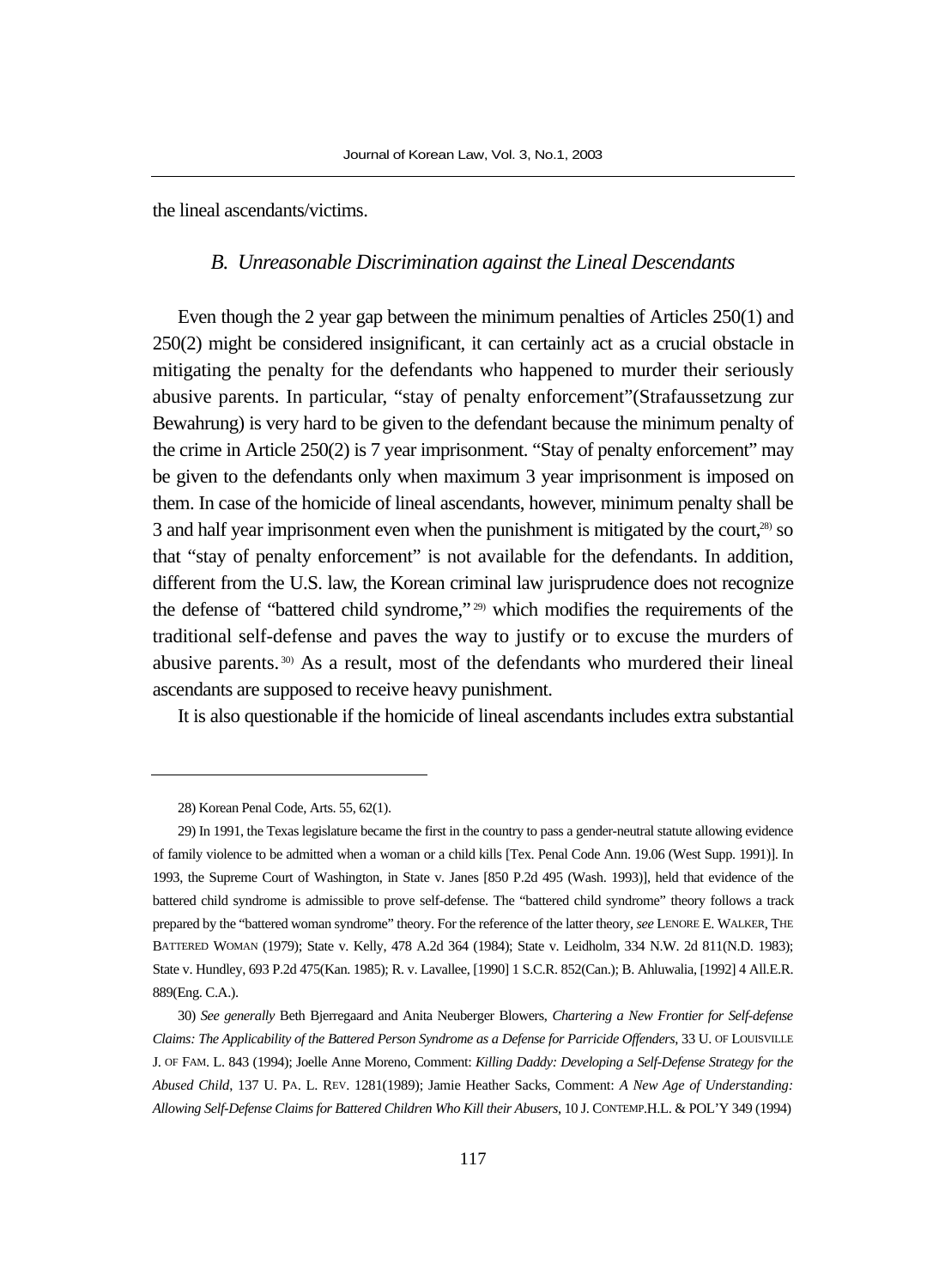illegality apart from the illegality of ordinary homicide. Professor Lee Jung-Won points out as follows;

"The illegality of 'killing lives and destructing social order by immorality' cannot constitute essential difference (wesentliche Differenzierung) from 'killing lives.' If so, the crime of homicide of lineal ascendants arbitrarily discriminates the conducts that are essentially the same." 31)

Article 250(2) is redundant since Article 250(1) of ordinary homicide fully protects the lives of the lineal ascendants. Without Article 250(2), Article 250(1) imposes severe punishment including capital punishment and life imprisonment for those who are morally depraved and who murdered their lineal ascendants for sake of gain. According to Article 51 of the Penal Code, the "relationship with the victim" should be considered in deciding the penalty for the offenders. Consequently, it can be realized that excluding Article 250(2), does not less protect the lives of the lineal ascendants under the Penal Code.

In conclusion, without Article 250(2), the Korean criminal justice system has no problem in imposing harsh punishment to the depraved defendants who murdered their lineal ascendants for the sake of gain. However, with the Article, the system cannot help punishing the defendants heavily who murdered their seriously abusive parents, which renders the Article to unreasonably discriminate the lineal descendants in the name of filial piety.

## *C. Moralist and Patriarchal Legislation*

Finally, it is necessary to realize the function of criminal law in the modern society. The modern society assumes that criminal law is supposed to be segregated from morals. Moral values should be first protected by the moral norms, and the criminal law should play its role as *ultima ratio, not prima ratio*. Although criminal law and social morals certainly overlap each other in some aspects, the basic role of the

<sup>31)</sup> LEE JUNG WON, CRIMINAL LAW : SPECIFIC PART [*hyeongpeop kakron*] 51-52 (2nd, 2000).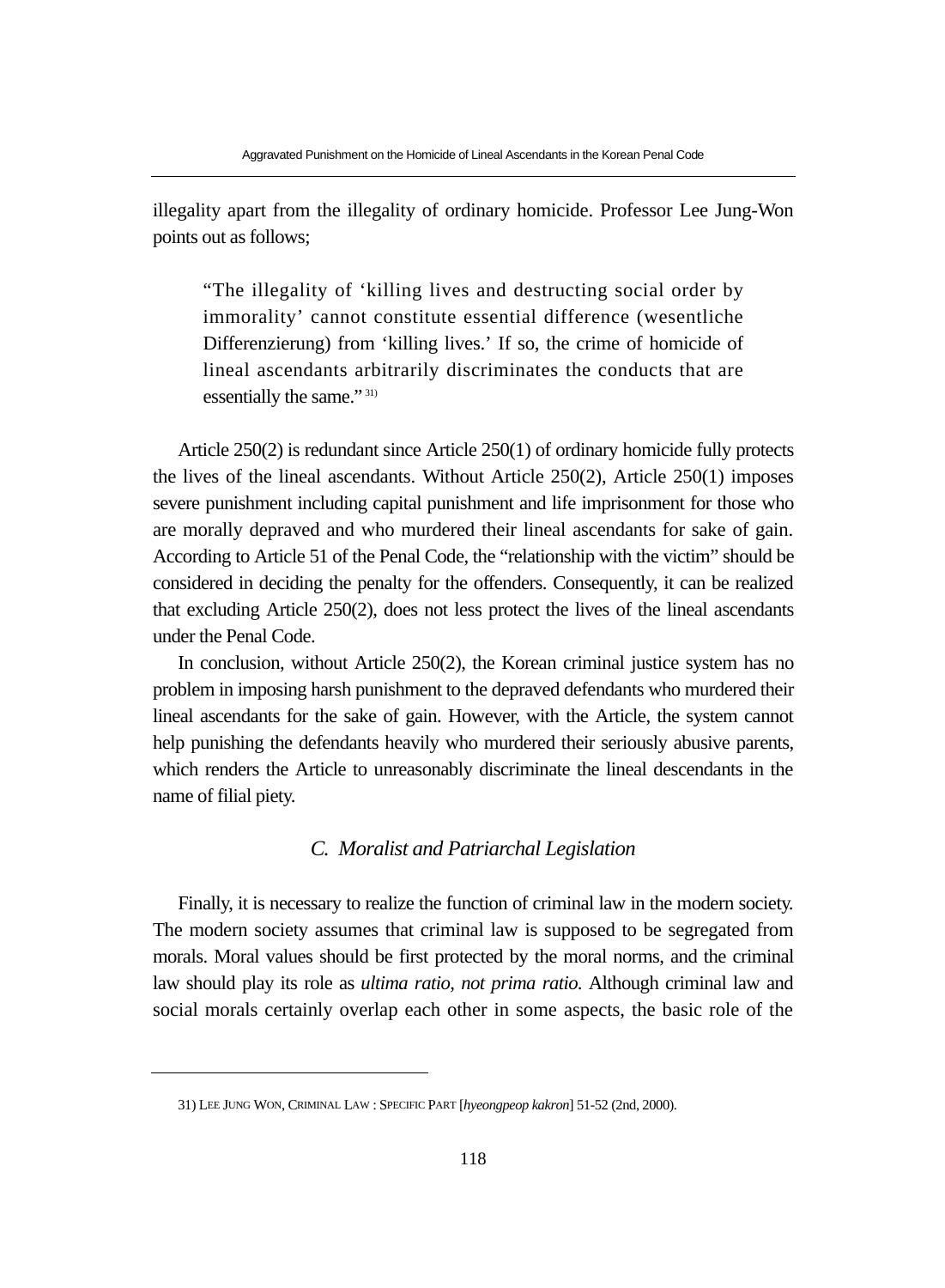criminal law is different from social morals. Other forms of social controls are available to enhance filial piety, such as morality, social convention and peer pressure. Once criminal law fancies itself as a protector of social morals, it tends to intervene and uniform the private lives of the individuals. Such an intervention is certainly undesirable in the modern society that claims 'moral pluralism' as one of its fundamental principles, which renders the criminal law to take the minimalist approach regarding moral issues. In this context, Professor Bae Jong-Dae firmly states that, "filial piety is not a legal interest that criminal law must protect." 32) As Justice Kim Yang-Kyoon stated in his dissenting opinion of the Adultery cases, "filial piety guaranteed by criminal punishment is not considered to be such fidelity in a genuine sense any more." 33)

Our respect towards parents and elders needs to be cherished as one of the valuable traditional virtues inherited to the contemporary Korean society. However, this should not lead to the emphasis on the feudal-patriarchal idea of family. As the idea requests that lineal descendants unconditionally obey their lineal ascendants, it does not suppose the equal relationship among the family members. It often veils the fact that parents do not always fulfill their obligation to love and care for their children. To refer to Paul Mones, the idea is based on "an unspoken expectation that regardless of the depravity and violence visited upon a child, the child should treat his or her parents with unconditional tolerance, understanding, compassion, and love." 34)

Modern democratic concept of family, which requests lineal descendants as well as lineal ascendants to be respected and cared, cannot stand on such idea. In contrast to Dr. Lee's theory, the properness of the tradition in criminalization does matter and should be reviewed from the standpoint of contemporary democracy and the constitutional principles. In this light, I agree with Professor Yim Woong's argument:

"We need to cast a critical glance on the inequality of the 'morality' that

<sup>32)</sup> BAE JONG DAE, *supra* note 1, at 74.

<sup>33)</sup> Decision of Sept. 10, 1990, the Korean Constitutional Court, 89 *Heon Ma* 81 (Justice Kim Yang-Kyoon, dissenting opinion). This decision was to held that the crime of adultery in Article 241 in the Penal Code was not unconstitutional.

<sup>34)</sup> Paul Mones, *Parricide: Opening a Window Through the Defense of Teens Who Kill*, 7 STAN. L. & POL'Y REV. 61, 64 (1995).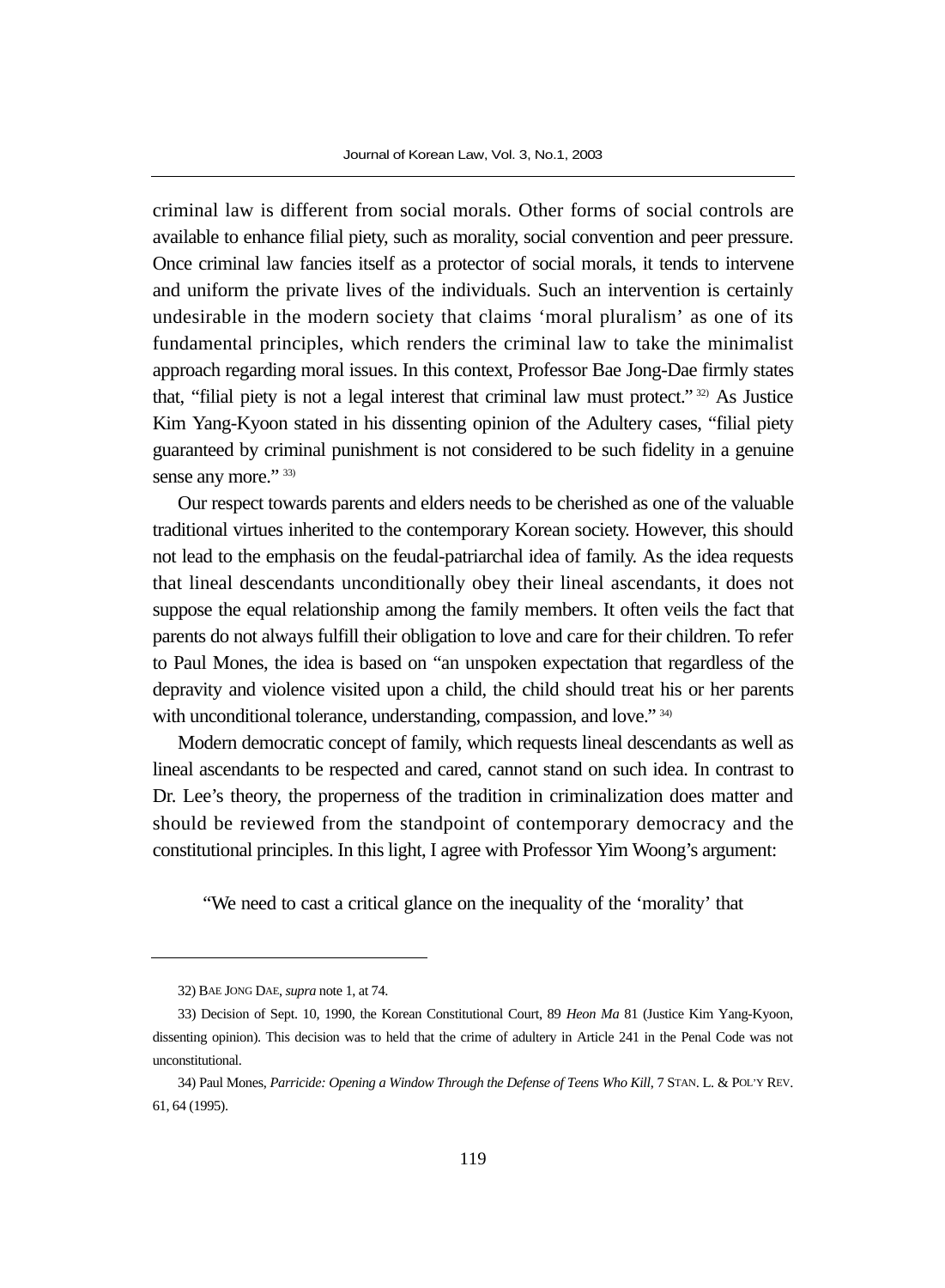constitutes a basis of the law." 35)

Although the popular morality of the public certainly plays a substantial role in constructing and applying the criminal law, the conception of morality that criminal law jurisprudence needs is called "critical morality,"  $\frac{36}{10}$  which has to be rooted in a criteria constantly tested for its generality, consistency, and responsiveness to relevant social goals.

Finally, it is questionable that if Article 250(2) achieves its aimed purposes. It is not because of the Article that the lineal descendants fulfill their filial duty to their lineal parents. It is rather unrealistic to suppose that the Article makes the lineal descendants more cautious of their relationship with the lineal ascendants.

Therefore, I maintain that Article 250(2) is a legal moralist and patriarchal legislation, which is accordingly inconsistent with the basic principle of the contemporary constitutionalism.

# **IV. Conclusion**

Public sentiment is still reluctant to give legal favor to those who murderer their parents. However, criminal law should not be swayed by such sentiment. The crime is not committed in a vacuum. Not considering the motives and the backgrounds of the homicide of lineal ascendants such as family violence, Article 250(2) unjustly prescribes aggravated punishment on the crime in the name of enhancing filial piety by legal authority, and bothers the judiciary from mitigating the penalty for those who murdered their seriously abusive parents.

Article 250(2) is a feudal-patriarchal legislation that is not enlightened on the idea of modern family. It is neither desirable nor effective to affect and to maintain social morals by the criminal law in a modern democratic society, and accordingly it should be abolished. 37) Although tradition and culture definitely constitute the basis of

<sup>35)</sup> YIM WOONG *supra* note 1, at 30.

<sup>36)</sup> *See* H.L.A. HART, LAW LIBERTY, AND MORALITY 19-20 (1963). *See also* the "discriminatory conception" of morality developed in Ronald Dworkin, *Lord Devlin and the Enforcement of Morals, in* MORALITY AND THE LAW 55 (Richard Wasserstrom ed., 1971).

<sup>37)</sup> In this light, I agree with late Professor Yoo Ki Chun's argument that other criminal law provisions imposing